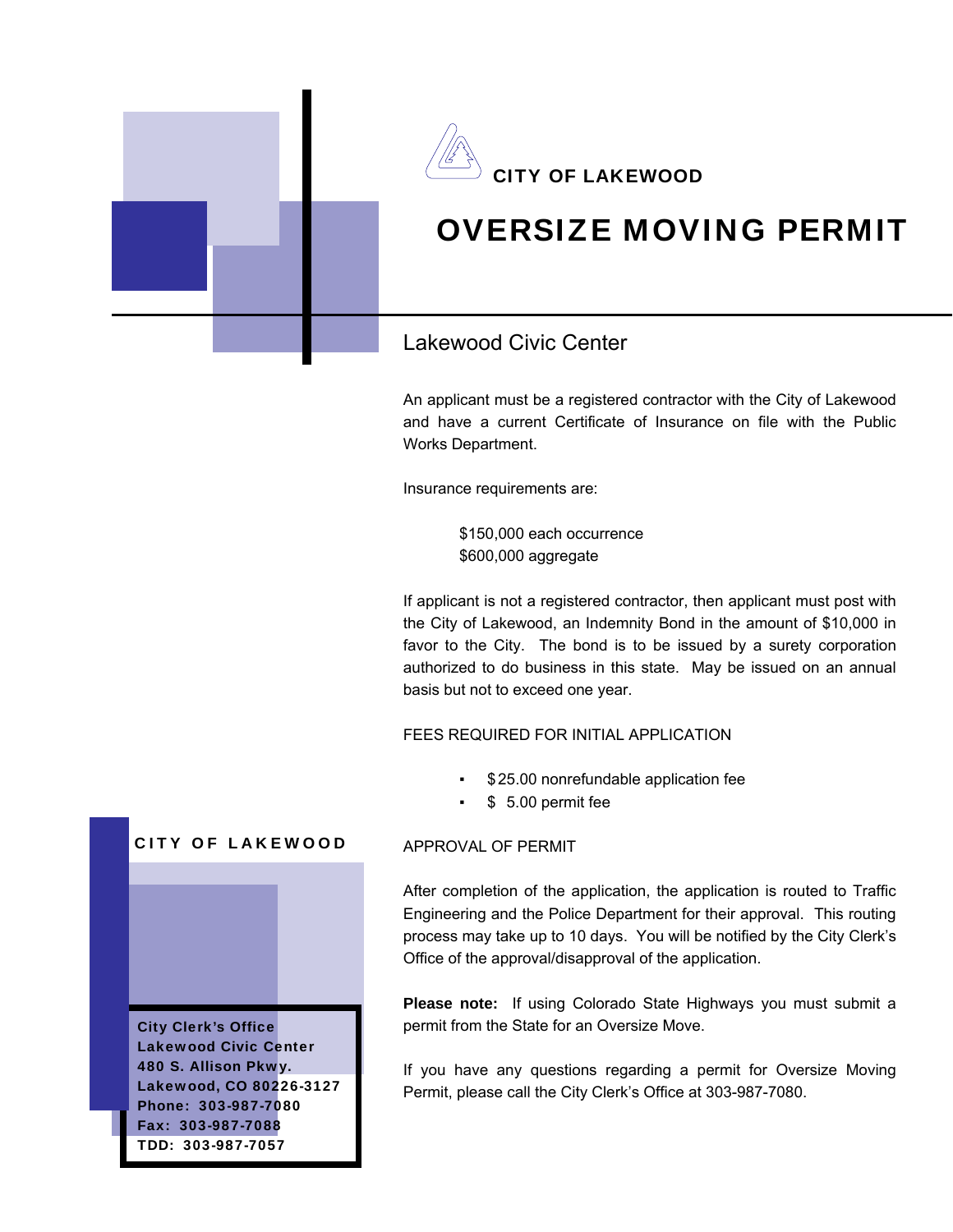## OVERSIZE MOVING PERMIT

| Company/Applicant Name: ________________ |         |      |            |      |              |
|------------------------------------------|---------|------|------------|------|--------------|
| Address:                                 |         |      |            |      |              |
| Telephone No.: _                         |         |      |            |      |              |
| Moving Date(s): _____                    |         |      | Time: From |      | To:          |
| <b>Estimated Weight:</b>                 | Vehicle | Lbs: | Load:      | Lbs: | No. of Axles |

This permit authorizes the moving of the oversize vehicle and/or load described over the route outlined on the date and time noted and deviations from the dimensions of the described vehicle and/or load, from the route, from the conditions or from the provisions of the Department of Public Works. This permit does not allow movement of overweight vehicles and/or loads unless specifically noted below. Authority: Section 10.69.100 Special Permits of the City of Lakewood Municipal Code, (see attached).

Load Description (Dimensions Required)

| ぜ<br><b>TOP VIEW</b>                         | <b>FRONT VIEW</b>                                                                                                                                                                                                     |
|----------------------------------------------|-----------------------------------------------------------------------------------------------------------------------------------------------------------------------------------------------------------------------|
|                                              |                                                                                                                                                                                                                       |
| ORIGIN: ___________________________________  |                                                                                                                                                                                                                       |
| DESCRIPTION OF ROUTE TO INCLUDE ALL STREETS: |                                                                                                                                                                                                                       |
|                                              |                                                                                                                                                                                                                       |
|                                              |                                                                                                                                                                                                                       |
|                                              |                                                                                                                                                                                                                       |
|                                              |                                                                                                                                                                                                                       |
|                                              | I certify the information contained in this Oversize Moving Permit application is true and complete,<br>and I understand that any misrepresentation or falsification may result in the rejection of this application. |
|                                              |                                                                                                                                                                                                                       |

Applicant Signature: \_\_\_\_\_\_\_\_\_\_\_\_\_\_\_\_\_\_\_\_\_\_\_\_\_\_\_\_\_\_\_\_ Date: \_\_\_\_\_\_\_\_\_\_\_\_\_\_\_\_\_\_\_\_\_\_\_\_\_\_\_\_\_\_\_